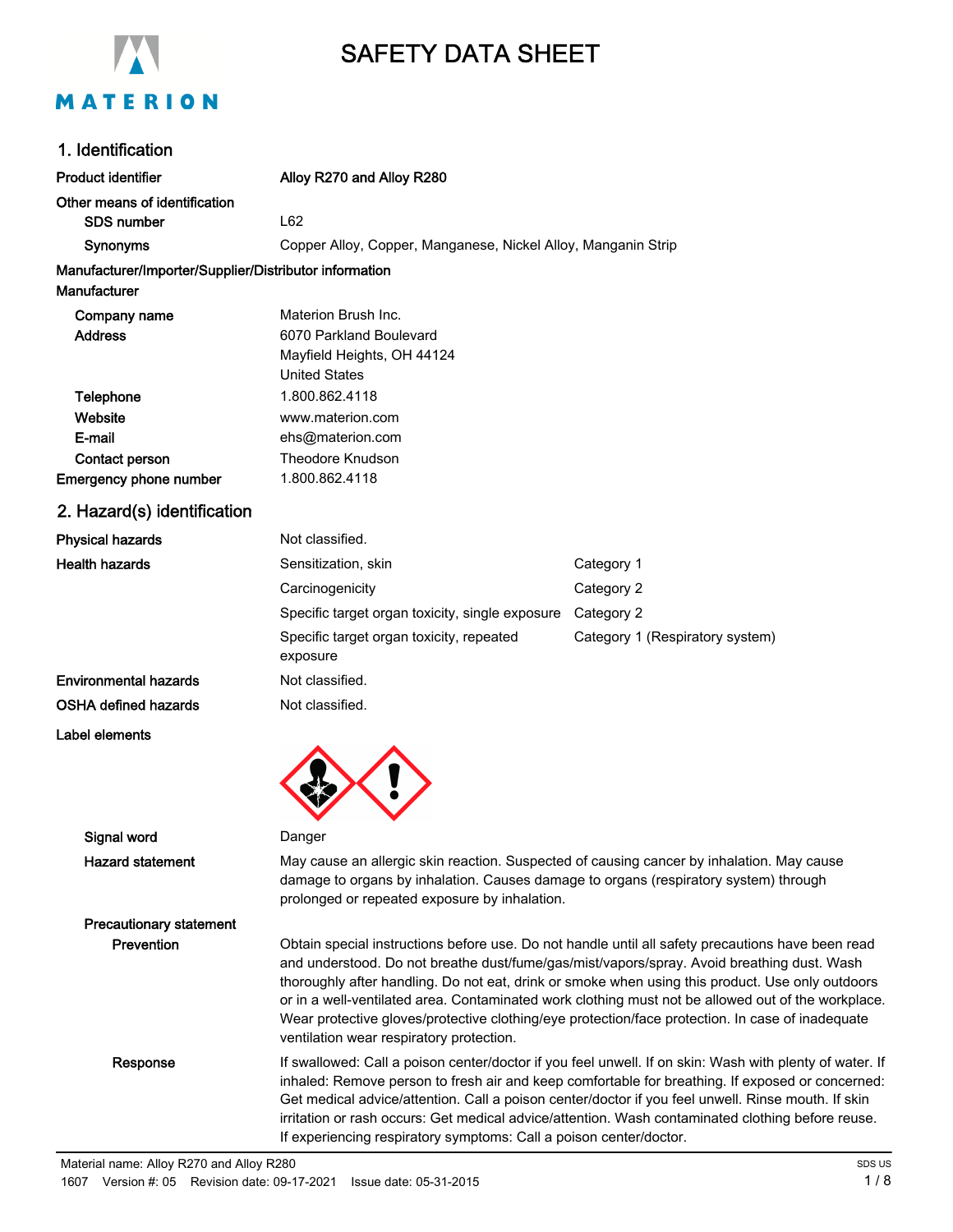Storage Store locked up. Disposal Dispose of contents/container in accordance with local/regional/national/international regulations. Hazard(s) not otherwise classified (HNOC) None known. Supplemental information For further information, please contact the Product Stewardship Department at +1.800.862.4118.

## 3. Composition/information on ingredients

Mixtures

| <b>Chemical name</b>                                                      | Common name and synonyms                                                                                                                                                                                                                                                                                                                                                                                                                                                                                                                                                                                                                                            | <b>CAS number</b> | %             |
|---------------------------------------------------------------------------|---------------------------------------------------------------------------------------------------------------------------------------------------------------------------------------------------------------------------------------------------------------------------------------------------------------------------------------------------------------------------------------------------------------------------------------------------------------------------------------------------------------------------------------------------------------------------------------------------------------------------------------------------------------------|-------------------|---------------|
| Copper                                                                    |                                                                                                                                                                                                                                                                                                                                                                                                                                                                                                                                                                                                                                                                     | 7440-50-8         | $82.5 - 89.5$ |
| Manganese                                                                 |                                                                                                                                                                                                                                                                                                                                                                                                                                                                                                                                                                                                                                                                     | 7439-96-5         | $9 - 15$      |
| Nickel                                                                    |                                                                                                                                                                                                                                                                                                                                                                                                                                                                                                                                                                                                                                                                     | 7440-02-0         | $1 - 4.5$     |
| 4. First-aid measures                                                     |                                                                                                                                                                                                                                                                                                                                                                                                                                                                                                                                                                                                                                                                     |                   |               |
| Inhalation                                                                | Breathing difficulty caused by inhalation of particulate requires immediate removal to fresh air. If<br>breathing has stopped, perform artificial respiration and obtain medical help. If breathing has<br>stopped, perform artificial respiration and obtain medical help.                                                                                                                                                                                                                                                                                                                                                                                         |                   |               |
| <b>Skin contact</b>                                                       | Thoroughly wash skin cuts or wounds to remove all particulate debris from the wound. Seek<br>medical attention for wounds that cannot be thoroughly cleansed. Treat skin cuts and wounds with<br>standard first aid practices such as cleansing, disinfecting and covering to prevent wound infection<br>and contamination before continuing work. Obtain medical help for persistent irritation. Material<br>accidentally implanted or lodged under the skin must be removed. Treat skin cuts and wounds with<br>standard first aid practices such as cleansing, disinfecting and covering to prevent wound infection<br>and contamination before continuing work. |                   |               |
| Eye contact                                                               | Immediately flush eyes with plenty of water for at least 15 minutes, lifting lower and upper eyelids<br>occasionally.                                                                                                                                                                                                                                                                                                                                                                                                                                                                                                                                               |                   |               |
| Ingestion                                                                 | Induce vomiting immediately as directed by medical personnel. Never give anything by mouth to<br>an unconscious person.                                                                                                                                                                                                                                                                                                                                                                                                                                                                                                                                             |                   |               |
| Most important<br>symptoms/effects, acute and<br>delayed                  | May cause allergic skin reaction. Prolonged exposure may cause chronic effects.                                                                                                                                                                                                                                                                                                                                                                                                                                                                                                                                                                                     |                   |               |
| 5. Fire-fighting measures                                                 |                                                                                                                                                                                                                                                                                                                                                                                                                                                                                                                                                                                                                                                                     |                   |               |
| Suitable extinguishing media                                              | Powder. Dry sand.                                                                                                                                                                                                                                                                                                                                                                                                                                                                                                                                                                                                                                                   |                   |               |
| Unsuitable extinguishing media                                            | Do not use water jet as an extinguisher, as this will spread the fire.                                                                                                                                                                                                                                                                                                                                                                                                                                                                                                                                                                                              |                   |               |
| Specific hazards arising from<br>the chemical                             | During fire, gases hazardous to health may be formed.                                                                                                                                                                                                                                                                                                                                                                                                                                                                                                                                                                                                               |                   |               |
| Special protective equipment<br>and precautions for firefighters          | Self-contained breathing apparatus and full protective clothing must be worn in case of fire.                                                                                                                                                                                                                                                                                                                                                                                                                                                                                                                                                                       |                   |               |
| <b>Fire fighting</b><br>equipment/instructions                            | Move containers from fire area if you can do so without risk.                                                                                                                                                                                                                                                                                                                                                                                                                                                                                                                                                                                                       |                   |               |
| Specific methods                                                          | Use standard firefighting procedures and consider the hazards of other involved materials.                                                                                                                                                                                                                                                                                                                                                                                                                                                                                                                                                                          |                   |               |
| <b>General fire hazards</b>                                               | No unusual fire or explosion hazards noted.                                                                                                                                                                                                                                                                                                                                                                                                                                                                                                                                                                                                                         |                   |               |
| 6. Accidental release measures                                            |                                                                                                                                                                                                                                                                                                                                                                                                                                                                                                                                                                                                                                                                     |                   |               |
| Personal precautions, protective<br>equipment and emergency<br>procedures | As supplied, this product poses no special release issues.                                                                                                                                                                                                                                                                                                                                                                                                                                                                                                                                                                                                          |                   |               |
| Methods and materials for<br>containment and cleaning up                  | Not available.                                                                                                                                                                                                                                                                                                                                                                                                                                                                                                                                                                                                                                                      |                   |               |
| <b>Environmental precautions</b>                                          | Prevent further leakage or spillage if safe to do so.                                                                                                                                                                                                                                                                                                                                                                                                                                                                                                                                                                                                               |                   |               |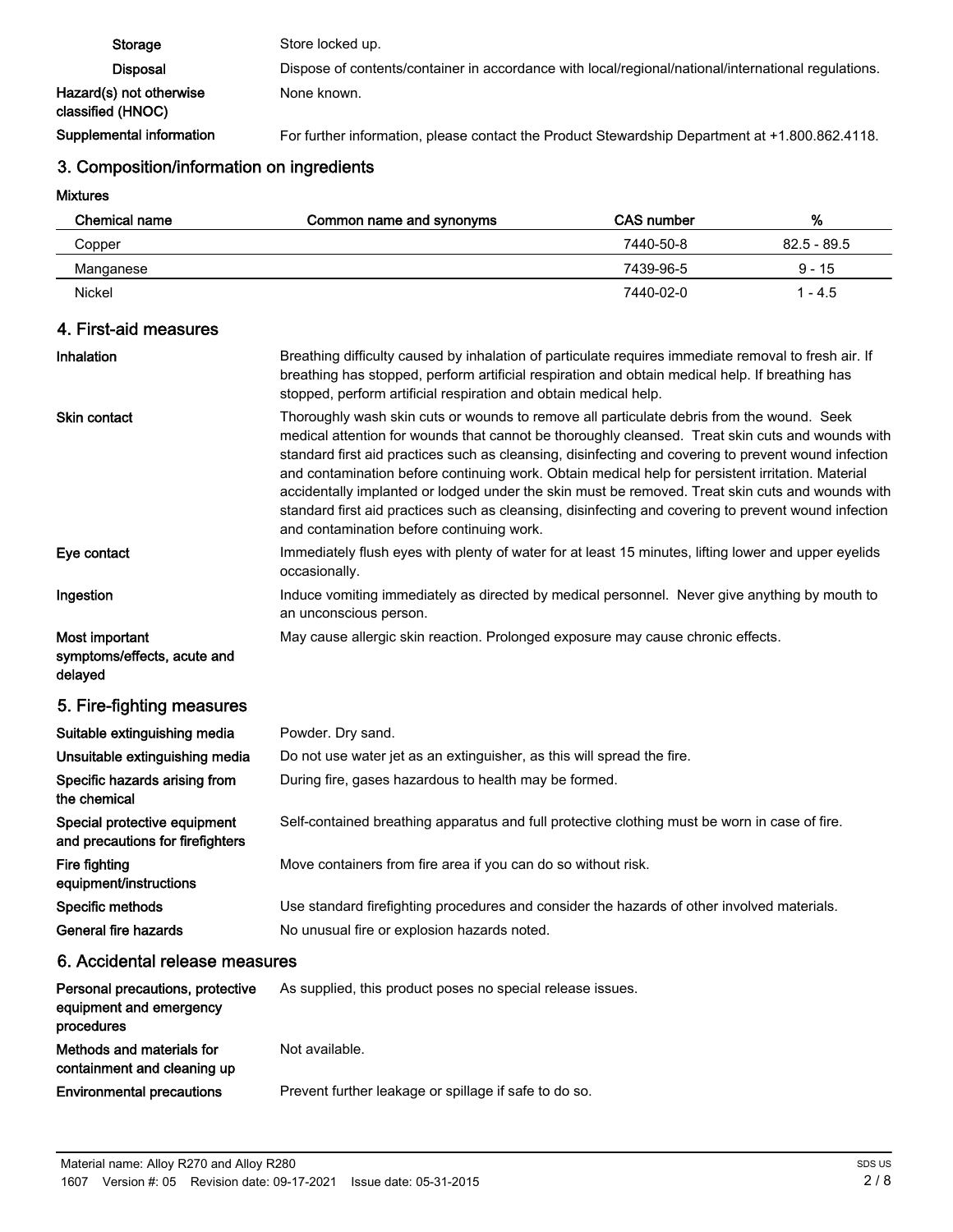## 7. Handling and storage

Precautions for safe handling

Obtain special instructions before use. Do not handle until all safety precautions have been read and understood. Provide adequate ventilation. Avoid breathing dust/fume/gas/mist/vapors/spray. Avoid contact with eyes, skin, and clothing. Avoid prolonged exposure. When using, do not eat, drink or smoke. Pregnant or breastfeeding women must not handle this product. Should be handled in closed systems, if possible. Wear appropriate personal protective equipment. Wash hands thoroughly after handling. Observe good industrial hygiene practices.

including any incompatibilities

Conditions for safe storage, Store locked up. Store in original tightly closed container.

### 8. Exposure controls/personal protection

US. OSHA Table Z-1 Limits for Air Contaminants (29 CFR 1910.1000)

#### Occupational exposure limits

The following constituents are the only constituents of the product which have a PEL, TLV or other recommended exposure limit. At this time, the other constituents have no known exposure limits.

| Components                                  | <b>Type</b>                                                                      | Value           | Form                 |
|---------------------------------------------|----------------------------------------------------------------------------------|-----------------|----------------------|
| Copper (CAS 7440-50-8)                      | PEL                                                                              | 1 $mg/m3$       | Dust and mist.       |
|                                             |                                                                                  | $0.1$ mg/m $3$  | Fume.                |
| Manganese (CAS<br>7439-96-5)                | Ceiling                                                                          | $5$ mg/m $3$    | Fume.                |
| Nickel (CAS 7440-02-0)                      | PEL                                                                              | 1 $mg/m3$       |                      |
| <b>US. ACGIH Threshold Limit Values</b>     |                                                                                  |                 |                      |
| Components                                  | <b>Type</b>                                                                      | Value           | Form                 |
| Copper (CAS 7440-50-8)                      | <b>TWA</b>                                                                       | 1 $mg/m3$       | Dust and mist.       |
|                                             |                                                                                  | $0.2$ mg/m $3$  | Fume.                |
| Manganese (CAS<br>7439-96-5)                | <b>TWA</b>                                                                       | $0.1$ mg/m $3$  | Inhalable fraction.  |
|                                             |                                                                                  | $0.02$ mg/m $3$ | Respirable fraction. |
| Nickel (CAS 7440-02-0)                      | <b>TWA</b>                                                                       | $1.5$ mg/m $3$  | Inhalable fraction.  |
| US. NIOSH: Pocket Guide to Chemical Hazards |                                                                                  |                 |                      |
| Components                                  | <b>Type</b>                                                                      | Value           | Form                 |
| Copper (CAS 7440-50-8)                      | <b>TWA</b>                                                                       | 1 $mg/m3$       | Dust and mist.       |
|                                             |                                                                                  | $0.1$ mg/m $3$  | Fume.                |
| Manganese (CAS<br>7439-96-5)                | <b>STEL</b>                                                                      | $3$ mg/m $3$    | Fume.                |
|                                             | <b>TWA</b>                                                                       | 1 $mg/m3$       | Fume.                |
| Nickel (CAS 7440-02-0)                      | <b>TWA</b>                                                                       | $0.015$ mg/m3   |                      |
|                                             | US. California Code of Regulations, Title 8, Section 5155. Airborne Contaminants |                 |                      |
| Components                                  | <b>Type</b>                                                                      | Value           | Form                 |
| Copper (CAS 7440-50-8)                      | PEL                                                                              | 1 $mg/m3$       | Dust and mist.       |
|                                             |                                                                                  | $0.1$ mg/m $3$  | Fume.                |
| Manganese (CAS<br>7439-96-5)                | PEL                                                                              | $0.2$ mg/m $3$  |                      |
|                                             |                                                                                  | $0.2$ mg/m $3$  | Fume.                |
|                                             | <b>STEL</b>                                                                      | $3$ mg/m $3$    | Fume.                |
| Nickel (CAS 7440-02-0)                      | PEL                                                                              | $0.5$ mg/m $3$  |                      |
| <b>Biological limit values</b>              | No biological exposure limits noted for the ingredient(s).                       |                 |                      |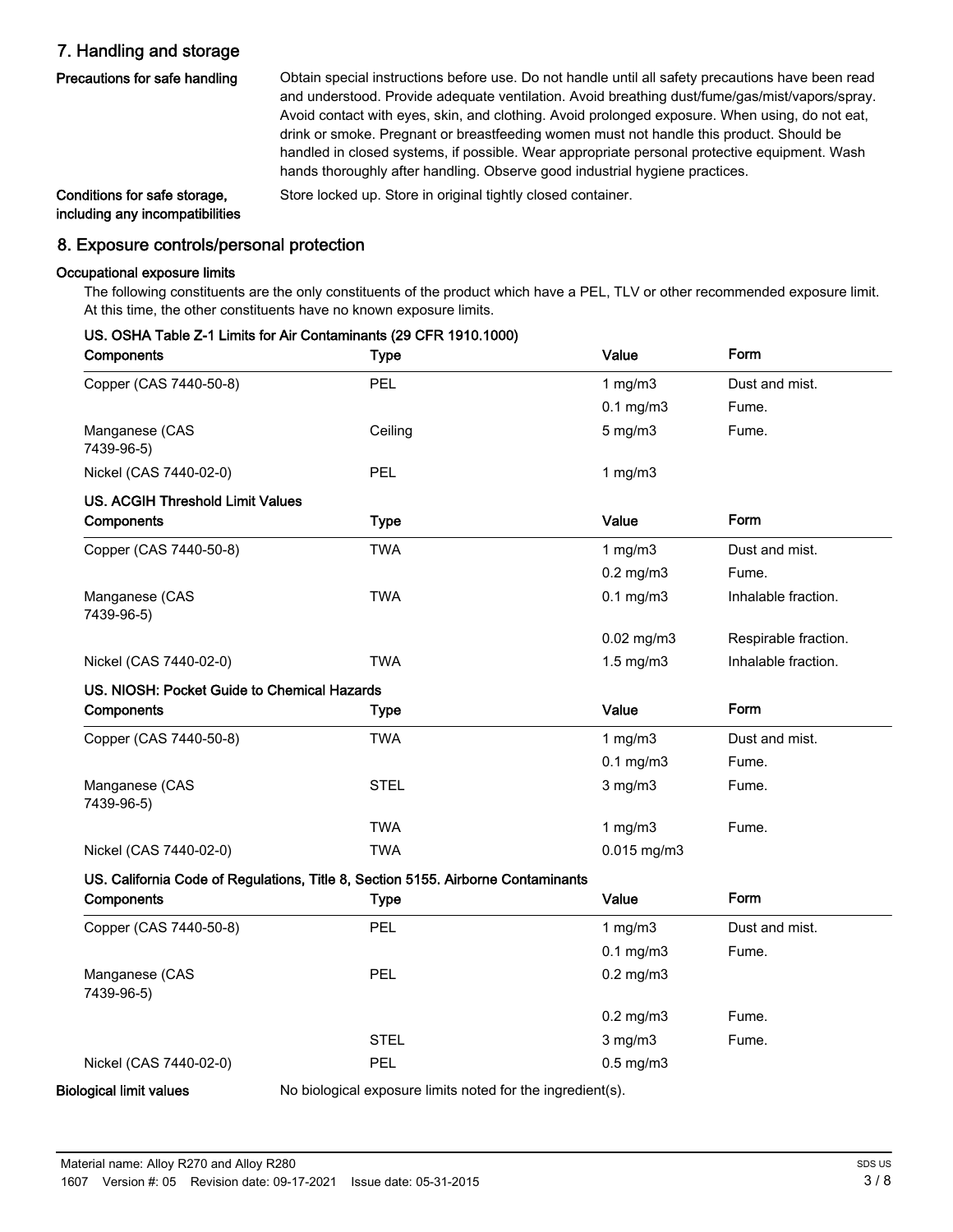| Appropriate engineering controls | Good general ventilation (typically 10 air changes per hour) should be used. Ventilation rates<br>should be matched to conditions. If applicable, use process enclosures, local exhaust ventilation,<br>or other engineering controls to maintain airborne levels below recommended exposure limits. If<br>exposure limits have not been established, maintain airborne levels to an acceptable level.<br>Provide eyewash station.                                                                                                                                                                                                                                                                                                                                                       |
|----------------------------------|------------------------------------------------------------------------------------------------------------------------------------------------------------------------------------------------------------------------------------------------------------------------------------------------------------------------------------------------------------------------------------------------------------------------------------------------------------------------------------------------------------------------------------------------------------------------------------------------------------------------------------------------------------------------------------------------------------------------------------------------------------------------------------------|
|                                  | Individual protection measures, such as personal protective equipment                                                                                                                                                                                                                                                                                                                                                                                                                                                                                                                                                                                                                                                                                                                    |
| Eye/face protection              | Wear approved safety glasses, goggles, face shield and/or welder's helmet when risk of eye injury<br>is present, particularly during operations that generate dust, mist or fume.                                                                                                                                                                                                                                                                                                                                                                                                                                                                                                                                                                                                        |
| Skin protection                  |                                                                                                                                                                                                                                                                                                                                                                                                                                                                                                                                                                                                                                                                                                                                                                                          |
| Hand protection                  | Wear gloves to prevent contact with particulate or solutions. Wear gloves to prevent metal cuts<br>and skin abrasions during handling.                                                                                                                                                                                                                                                                                                                                                                                                                                                                                                                                                                                                                                                   |
| Other                            | Protective overgarments or work clothing must be worn by persons who may become<br>contaminated with particulate during activities.                                                                                                                                                                                                                                                                                                                                                                                                                                                                                                                                                                                                                                                      |
| <b>Respiratory protection</b>    | When airborne exposures exceed or have the potential to exceed the occupational exposure<br>limits, approved respirators must be used as specified by an Industrial Hygienist or other qualified<br>professional. Respirator users must be medically evaluated to determine if they are physically<br>capable of wearing a respirator. Quantitative and/or qualitative fit testing and respirator training<br>must be satisfactorily completed by all personnel prior to respirator use. Users of tight fitting<br>respirators must be clean shaven on those areas of the face where the respirator seal contacts the<br>face. Use pressure-demand airline respirators when performing jobs with high potential exposures<br>such as changing filters in a baghouse air cleaning device. |
| <b>Thermal hazards</b>           | Not applicable.                                                                                                                                                                                                                                                                                                                                                                                                                                                                                                                                                                                                                                                                                                                                                                          |
| General hygiene considerations   | Always observe good personal hygiene measures, such as washing after handling the material<br>and before eating, drinking, and/or smoking. Contaminated work clothing should not be allowed<br>out of the workplace.                                                                                                                                                                                                                                                                                                                                                                                                                                                                                                                                                                     |

## 9. Physical and chemical properties

| Appearance                                        |                                              |
|---------------------------------------------------|----------------------------------------------|
| <b>Physical state</b>                             | Solid.                                       |
| Form                                              | Various shapes.                              |
| Color                                             | Bronze.                                      |
| Odor                                              | None.                                        |
| <b>Odor threshold</b>                             | Not applicable.                              |
| рH                                                | Not applicable.                              |
| Melting point/freezing point                      | 1760 °F (960 °C) estimated / Not applicable. |
| Initial boiling point and boiling<br>range        | Not applicable.                              |
| Flash point                                       | Not applicable.                              |
| <b>Evaporation rate</b>                           | Not applicable.                              |
| Flammability (solid, gas)                         | None known.                                  |
| Upper/lower flammability or explosive limits      |                                              |
| Explosive limit - lower (%)                       | Not applicable.                              |
| Explosive limit - upper (%)                       | Not applicable.                              |
| Vapor pressure                                    | Not applicable.                              |
| <b>Vapor density</b>                              | Not applicable.                              |
| <b>Relative density</b>                           | Not applicable.                              |
| Solubility(ies)                                   |                                              |
| Solubility (water)                                | Insoluble.                                   |
| Solubility (other)                                | Not applicable.                              |
| <b>Partition coefficient</b><br>(n-octanol/water) | Not applicable.                              |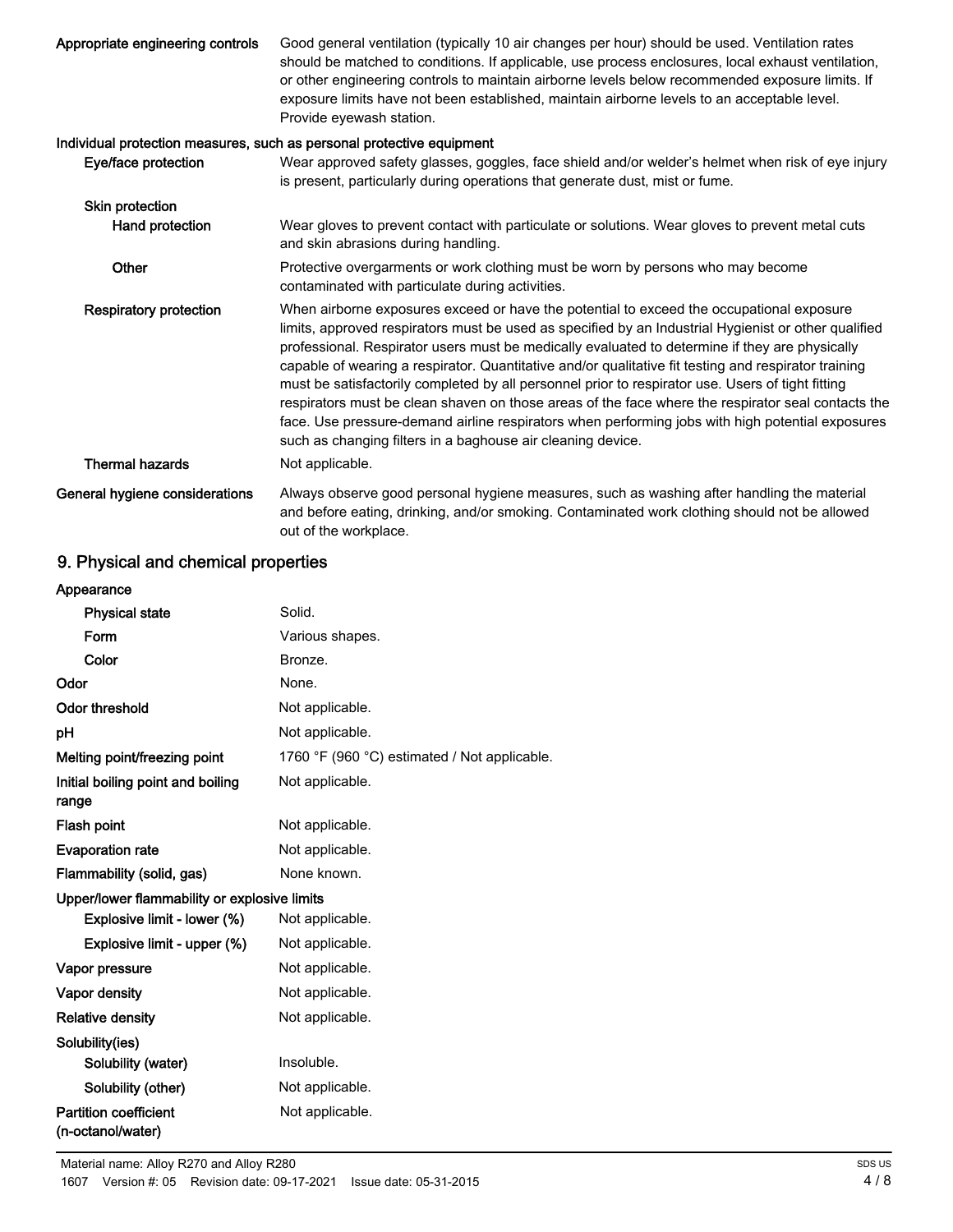| Auto-ignition temperature                | Not applicable.                                                                               |
|------------------------------------------|-----------------------------------------------------------------------------------------------|
| Decomposition temperature                | Not applicable.                                                                               |
| <b>Viscosity</b>                         | Not applicable.                                                                               |
| Other information                        |                                                                                               |
| Density                                  | 8.73 g/cm3 estimated                                                                          |
| <b>Explosive properties</b>              | Not explosive.                                                                                |
| <b>Oxidizing properties</b>              | Not oxidizing.                                                                                |
| 10. Stability and reactivity             |                                                                                               |
| Reactivity                               | The product is stable and non-reactive under normal conditions of use, storage and transport. |
| <b>Chemical stability</b>                | Material is stable under normal conditions.                                                   |
| Possibility of hazardous<br>reactions    | No dangerous reaction known under conditions of normal use.                                   |
| Conditions to avoid                      | Contact with incompatible materials.                                                          |
| Incompatible materials                   | Strong oxidizing agents.                                                                      |
| Hazardous decomposition<br>products      | No hazardous decomposition products are known.                                                |
| 11. Toxicological information            |                                                                                               |
| Information on likely routes of exposure |                                                                                               |

| ויווסוווענוסוו סוו וווסון וטענטט טו סאטטוו                                         |                                                                                   |  |  |
|------------------------------------------------------------------------------------|-----------------------------------------------------------------------------------|--|--|
| Inhalation                                                                         | Prolonged inhalation may be harmful.                                              |  |  |
| Skin contact                                                                       | May cause an allergic skin reaction.                                              |  |  |
| Eye contact                                                                        | Direct contact with eyes may cause temporary irritation.                          |  |  |
| Ingestion                                                                          | Expected to be a low ingestion hazard.                                            |  |  |
| Symptoms related to the<br>physical, chemical and<br>toxicological characteristics | May cause an allergic skin reaction. Dermatitis. Rash.                            |  |  |
| Information on toxicological effects                                               |                                                                                   |  |  |
| <b>Acute toxicity</b>                                                              | None known.                                                                       |  |  |
| Skin corrosion/irritation                                                          | Prolonged skin contact may cause temporary irritation.                            |  |  |
| Serious eye damage/eye<br><b>irritation</b>                                        | Direct contact with eyes may cause temporary irritation.                          |  |  |
| Respiratory or skin sensitization                                                  |                                                                                   |  |  |
| <b>Respiratory sensitization</b>                                                   | Not a respiratory sensitizer.                                                     |  |  |
| <b>Skin sensitization</b>                                                          | May cause an allergic skin reaction.                                              |  |  |
| Germ cell mutagenicity                                                             | Not classified.                                                                   |  |  |
| Carcinogenicity                                                                    | Suspected of causing cancer.                                                      |  |  |
| IARC Monographs. Overall Evaluation of Carcinogenicity                             |                                                                                   |  |  |
| Nickel (CAS 7440-02-0)                                                             | 2B Possibly carcinogenic to humans.                                               |  |  |
|                                                                                    | OSHA Specifically Regulated Substances (29 CFR 1910.1001-1053)                    |  |  |
| Not listed.                                                                        |                                                                                   |  |  |
|                                                                                    | US. National Toxicology Program (NTP) Report on Carcinogens                       |  |  |
| Nickel (CAS 7440-02-0)                                                             | Known To Be Human Carcinogen.<br>Reasonably Anticipated to be a Human Carcinogen. |  |  |
| Reproductive toxicity                                                              | This product is not expected to cause reproductive or developmental effects.      |  |  |
| Specific target organ toxicity -<br>single exposure                                | Not classified.                                                                   |  |  |
| Specific target organ toxicity -                                                   | Causes damage to organs through prolonged or repeated exposure.                   |  |  |

Specific target organ toxicity repeated exposure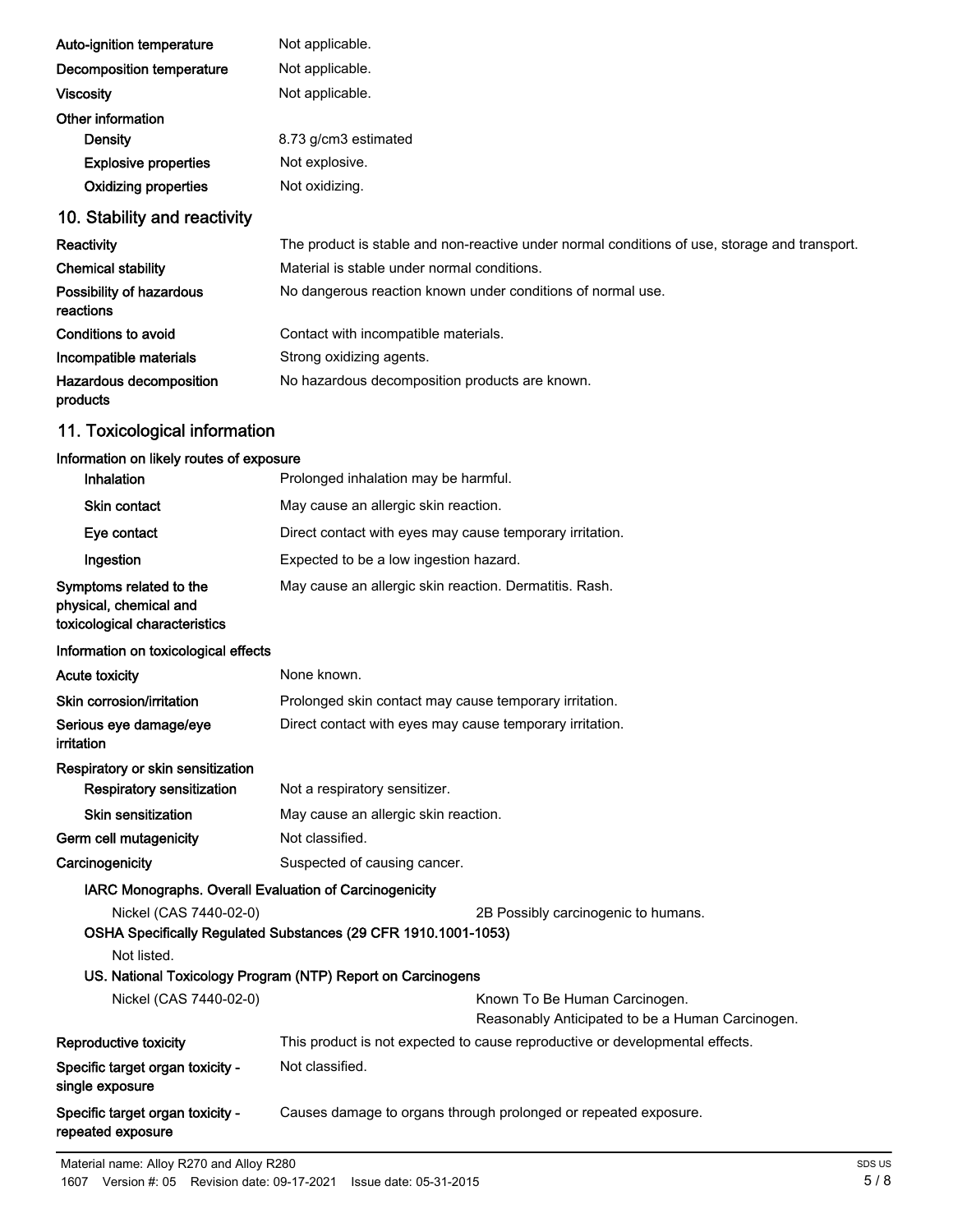Aspiration hazard Not an aspiration hazard.

#### Chronic effects **Prolonged exposure may cause chronic effects.**

12. Ecological information

#### **Ecotoxicity**

| <b>Product</b>                           |                   | <b>Species</b>                                                                                                                                                                                                         | <b>Test Results</b>               |
|------------------------------------------|-------------------|------------------------------------------------------------------------------------------------------------------------------------------------------------------------------------------------------------------------|-----------------------------------|
| Alloy R270 and Alloy R280                |                   |                                                                                                                                                                                                                        |                                   |
| Aquatic                                  |                   |                                                                                                                                                                                                                        |                                   |
| Acute                                    |                   |                                                                                                                                                                                                                        |                                   |
| Crustacea                                | <b>EC50</b>       | Daphnia                                                                                                                                                                                                                | 266.6667 mg/l, 48 hours estimated |
| Fish                                     | LC50              | Fish                                                                                                                                                                                                                   | 0.0363 mg/l, 96 hours estimated   |
| Components                               |                   | <b>Species</b>                                                                                                                                                                                                         | <b>Test Results</b>               |
| Copper (CAS 7440-50-8)                   |                   |                                                                                                                                                                                                                        |                                   |
| Aquatic                                  |                   |                                                                                                                                                                                                                        |                                   |
| Acute                                    |                   |                                                                                                                                                                                                                        |                                   |
| Crustacea                                | EC50              | Blue crab (Callinectes sapidus)                                                                                                                                                                                        | $0.0031$ mg/l                     |
| Fish                                     | LC50              | Fathead minnow (Pimephales promelas) 0.0219 - 0.0446 mg/l, 96 hours                                                                                                                                                    |                                   |
| Nickel (CAS 7440-02-0)                   |                   |                                                                                                                                                                                                                        |                                   |
| Aquatic                                  |                   |                                                                                                                                                                                                                        |                                   |
| Acute                                    |                   |                                                                                                                                                                                                                        |                                   |
| Fish                                     | <b>LC50</b>       | Rainbow trout, donaldson trout<br>(Oncorhynchus mykiss)                                                                                                                                                                | 0.06 mg/l, 4 days                 |
|                                          |                   | * Estimates for product may be based on additional component data not shown.                                                                                                                                           |                                   |
| Persistence and degradability            |                   | No data is available on the degradability of this product.                                                                                                                                                             |                                   |
| <b>Bioaccumulative potential</b>         | Not available.    |                                                                                                                                                                                                                        |                                   |
| Mobility in soil                         | Not available.    |                                                                                                                                                                                                                        |                                   |
| Other adverse effects                    | Not available.    |                                                                                                                                                                                                                        |                                   |
| 13. Disposal considerations              |                   |                                                                                                                                                                                                                        |                                   |
| <b>Disposal instructions</b>             |                   | Collect and reclaim or dispose in sealed containers at licensed waste disposal site. Dispose of<br>contents/container in accordance with local/regional/national/international regulations.                            |                                   |
| Local disposal regulations               |                   | Dispose in accordance with all applicable regulations.                                                                                                                                                                 |                                   |
| Hazardous waste code                     | disposal company. | The waste code should be assigned in discussion between the user, the producer and the waste                                                                                                                           |                                   |
| Waste from residues / unused<br>products |                   | Dispose of in accordance with local regulations. Empty containers or liners may retain some<br>product residues. This material and its container must be disposed of in a safe manner (see:<br>Disposal instructions). |                                   |

Contaminated packaging

Since emptied containers may retain product residue, follow label warnings even after container is emptied. Empty containers should be taken to an approved waste handling site for recycling or disposal.

## 14. Transport information

#### **DOT**

Not regulated as dangerous goods.

#### IATA

Not regulated as dangerous goods.

#### IMDG

Not regulated as dangerous goods.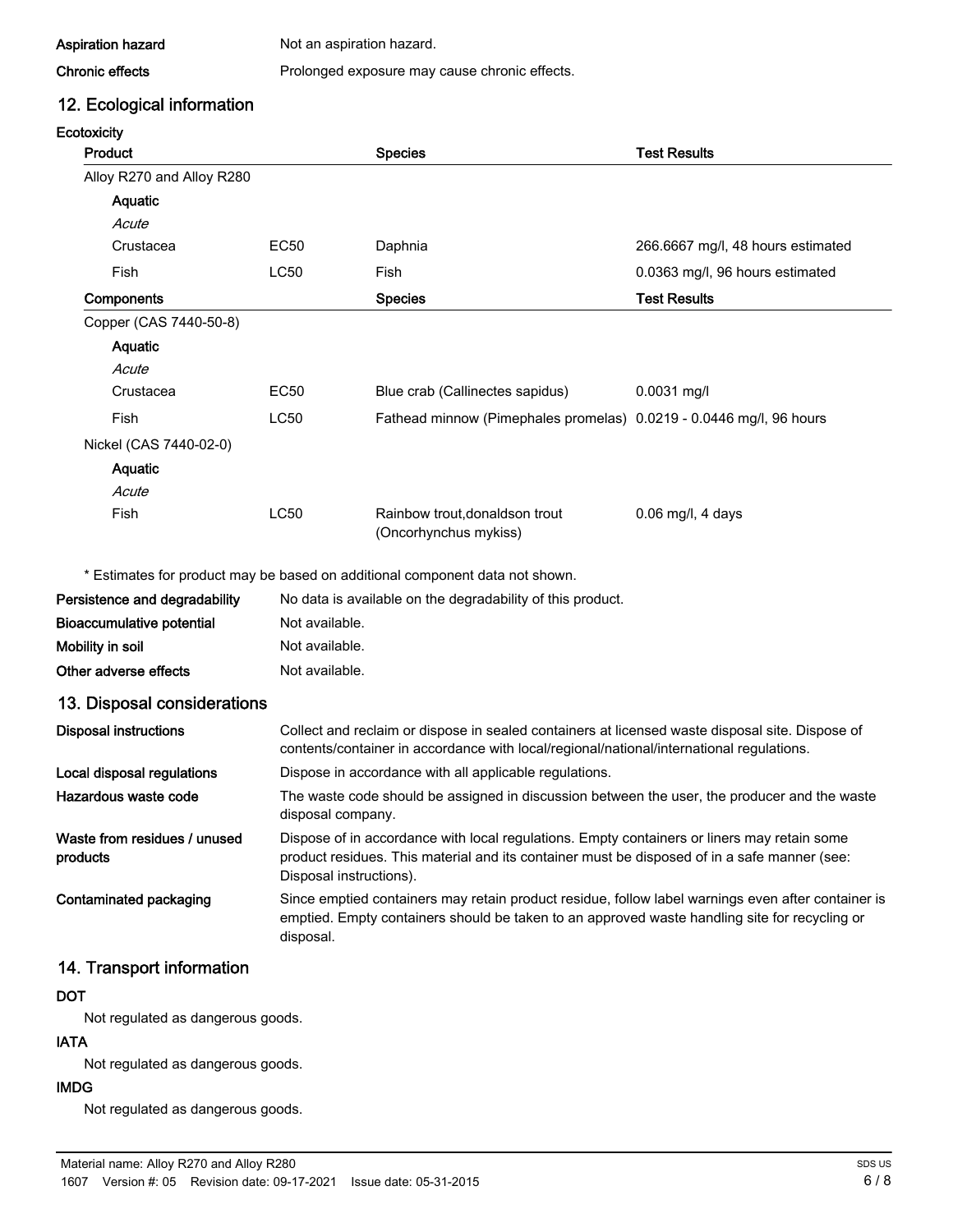## 15. Regulatory information

| 15. Regulatory information                                                                                           |                                                                                                                                                                              |                                                                                  |                                                                                                                        |  |
|----------------------------------------------------------------------------------------------------------------------|------------------------------------------------------------------------------------------------------------------------------------------------------------------------------|----------------------------------------------------------------------------------|------------------------------------------------------------------------------------------------------------------------|--|
| US federal regulations                                                                                               | All components are on the U.S. EPA TSCA Inventory List.<br>This product is a "Hazardous Chemical" as defined by the OSHA Hazard Communication<br>Standard, 29 CFR 1910.1200. |                                                                                  |                                                                                                                        |  |
| <b>Toxic Substances Control Act (TSCA)</b>                                                                           |                                                                                                                                                                              |                                                                                  |                                                                                                                        |  |
|                                                                                                                      | TSCA Section 12(b) Export Notification (40 CFR 707, Subpt. D)                                                                                                                |                                                                                  |                                                                                                                        |  |
| Not regulated.                                                                                                       |                                                                                                                                                                              |                                                                                  |                                                                                                                        |  |
| <b>CERCLA Hazardous Substance List (40 CFR 302.4)</b>                                                                |                                                                                                                                                                              |                                                                                  |                                                                                                                        |  |
| Copper (CAS 7440-50-8)<br>Nickel (CAS 7440-02-0)<br>SARA 304 Emergency release notification                          |                                                                                                                                                                              | Listed.<br>Listed.                                                               |                                                                                                                        |  |
| Not regulated.                                                                                                       |                                                                                                                                                                              |                                                                                  |                                                                                                                        |  |
| OSHA Specifically Regulated Substances (29 CFR 1910.1001-1053)                                                       |                                                                                                                                                                              |                                                                                  |                                                                                                                        |  |
| Not listed.                                                                                                          |                                                                                                                                                                              |                                                                                  |                                                                                                                        |  |
| Superfund Amendments and Reauthorization Act of 1986 (SARA)<br>SARA 302 Extremely hazardous substance<br>Not listed. |                                                                                                                                                                              |                                                                                  |                                                                                                                        |  |
| SARA 311/312 Hazardous<br>chemical                                                                                   | No (Exempt)                                                                                                                                                                  |                                                                                  |                                                                                                                        |  |
| SARA 313 (TRI reporting)<br><b>Chemical name</b>                                                                     |                                                                                                                                                                              | <b>CAS number</b>                                                                | % by wt.                                                                                                               |  |
| Copper                                                                                                               |                                                                                                                                                                              | 7440-50-8                                                                        | $82.5 - 89.5$                                                                                                          |  |
| Manganese                                                                                                            |                                                                                                                                                                              | 7439-96-5                                                                        | $9 - 15$                                                                                                               |  |
| <b>Nickel</b>                                                                                                        |                                                                                                                                                                              | 7440-02-0                                                                        | $1 - 4.5$                                                                                                              |  |
| Other federal regulations                                                                                            |                                                                                                                                                                              |                                                                                  |                                                                                                                        |  |
| Clean Air Act (CAA) Section 112 Hazardous Air Pollutants (HAPs) List                                                 |                                                                                                                                                                              |                                                                                  |                                                                                                                        |  |
| Manganese (CAS 7439-96-5)<br>Nickel (CAS 7440-02-0)                                                                  |                                                                                                                                                                              |                                                                                  |                                                                                                                        |  |
|                                                                                                                      |                                                                                                                                                                              | Clean Air Act (CAA) Section 112(r) Accidental Release Prevention (40 CFR 68.130) |                                                                                                                        |  |
| Not regulated.<br><b>Safe Drinking Water Act</b><br>(SDWA)                                                           |                                                                                                                                                                              | Contains component(s) regulated under the Safe Drinking Water Act.               |                                                                                                                        |  |
| US state regulations                                                                                                 |                                                                                                                                                                              |                                                                                  |                                                                                                                        |  |
| <b>California Proposition 65</b>                                                                                     |                                                                                                                                                                              |                                                                                  |                                                                                                                        |  |
|                                                                                                                      |                                                                                                                                                                              | For more information go to www.P65Warnings.ca.gov.                               | WARNING: This product can expose you to Nickel, which is known to the State of California to cause cancer.             |  |
|                                                                                                                      | California Proposition 65 - CRT: Listed date/Carcinogenic substance                                                                                                          |                                                                                  |                                                                                                                        |  |
| Nickel (CAS 7440-02-0)                                                                                               |                                                                                                                                                                              | Listed: October 1, 1989                                                          |                                                                                                                        |  |
| (a))                                                                                                                 |                                                                                                                                                                              |                                                                                  | US. California. Candidate Chemicals List. Safer Consumer Products Regulations (Cal. Code Regs, tit. 22, 69502.3, subd. |  |
| Copper (CAS 7440-50-8)                                                                                               |                                                                                                                                                                              |                                                                                  |                                                                                                                        |  |
|                                                                                                                      | $A \cap Z$ 400.00 $R$                                                                                                                                                        |                                                                                  |                                                                                                                        |  |

Manganese (CAS 7439-96-5) Nickel (CAS 7440-02-0)

## 16. Other information, including date of preparation or last revision

| Issue date           | 05-31-2015 |
|----------------------|------------|
| <b>Revision date</b> | 09-17-2021 |
| Version #            | 05         |